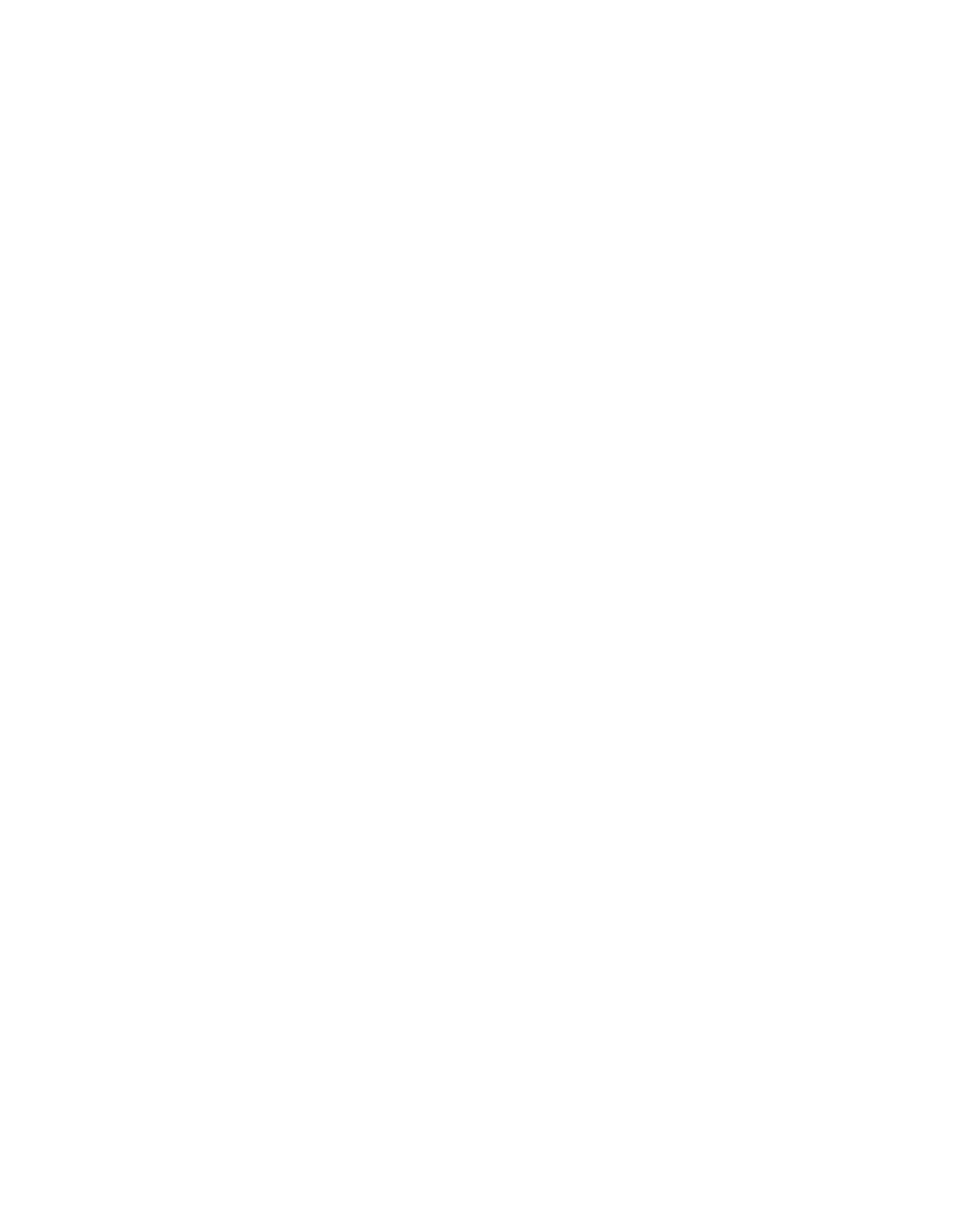## **WELCOME TO THISTLY MEADOW BREAKFAST AND AFTER SCHOOL CLUB (BASC)**

The BASC is registered with Ofsted under the school's registration (URN 119956).

Our opening hours are:

Breakfast Club - 7.30am to 8.45am.

After School Club - 3.15pm to 6pm

The club operates term time only for children on roll at Thistly Meadow Primary School. The school usually runs a Sports and Crafts holiday club for one week at Easter at Thistly Meadow Primary and three weeks during the summer holidays between Thistly Meadow and Greenfield Primary school using an external company. Details of this are provided by the school early in the spring term.

#### **GENERAL INFORMATION**

#### Aims

At both clubs we aim to provide a safe, secure and relaxed environment, offering a range of activities to reflect the interests of the children in our care, providing a smooth transition to and from school each day.

#### Activities

Children are free to choose activities and resources as they wish. Throughout the week there will be a selection of activities and resources available for example dressing up, crafts, board games, construction, physical play, cookery, reading and iPads. We do provide special activities and these can be themed to the seasons/cultural events or activities linked to what is going on in school. We also welcome suggestions from the children for activities they would like to do.

The clubs operate from the school hall which is secured by electronic door controls opened by staff passes and high reach release buttons. These doors will automatically release in the event of a fire alarm. Children have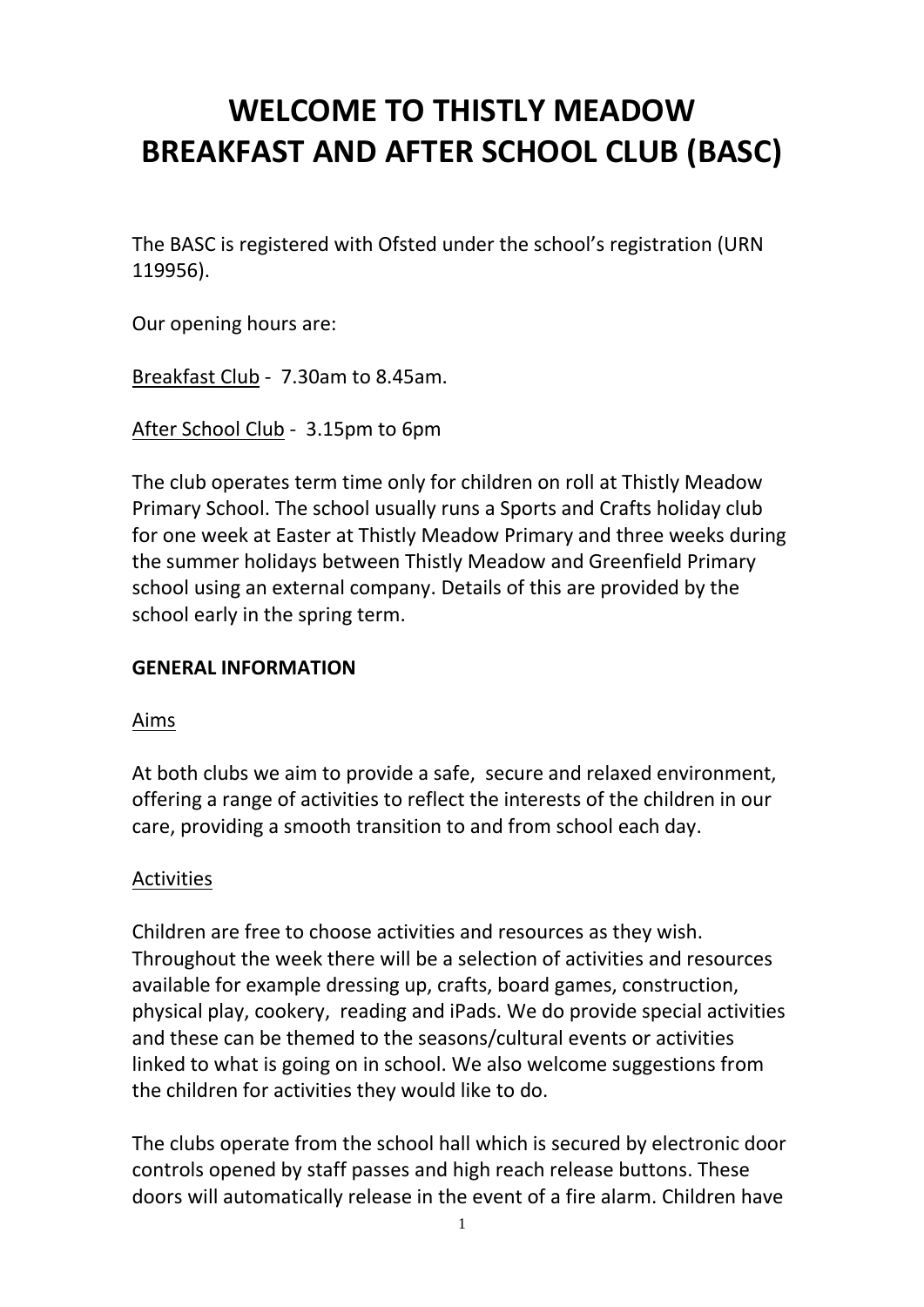free access to the toilets near the year 6 classroom and the medical room opposite the hall is used for administering First Aid.

We do take advantage of the wonderful site we have here and use the play ground and school field (in dry weather).

#### Food and drink

Food for both clubs is provided by the school and Leicestershire School Food Support, who have been providing high quality healthy and nutritious school lunches for many years.

At our Breakfast Club we provide a healthy balanced start to the day with cereal, toast and jam and fruit juice. We promote independence, by encouraging the children to select and prepare their own breakfast and clear away afterwards.

At the After School Club, a small tea is provided which will usually include a cheese or egg roll/beans on toast/pizza slice, a home made biscuit/cake and fruit. Children help serve and clear away after themselves.

Fresh drinking water is available at all times and children are encouraged to bring their own named water bottle.

We meet individual dietary/allergy requirements and recognise the importance of healthy nutrition for children delivered in a calm, friendly setting. Children eat together at tables.

#### Staff

All of our staff have significant experience of working with children and undertake professional development training. All staff members are DBS checked and Paediatric First Aid trained. We maintain a staff/child ratio of 1:8 for children under the age of eight, and a ratio of 1:10 for children over the age of 8.

If you have a query or concern at any time, please speak to a member of staff at the club when you collect your child. If you prefer to arrange a more convenient time for a meeting please speak to school office.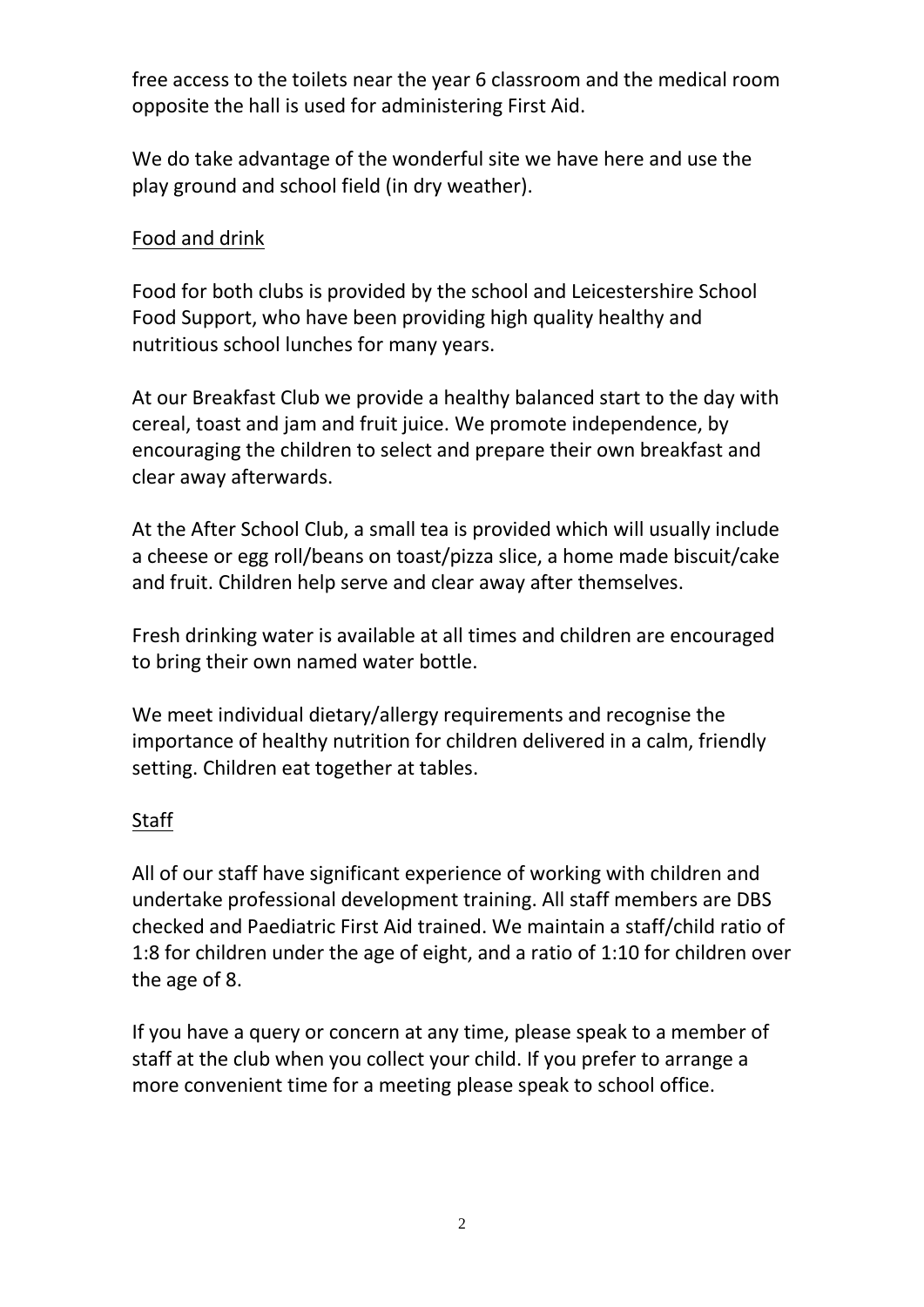#### Accidents and first aid

Every precaution is taken to ensure the safety of the children at all times, and the club is fully insured under the school's cover. Our staff are trained in first aid and a first aid kit is kept in the medical room. If your child has an accident whilst in our care, you will be informed and a slip provided when you collect your child.

#### Illness and Medication

We are unable to care for children who are unwell. If your child becomes unwell whilst at the club we will contact you and ask you to make arrangements for them to be collected.

#### Policies and procedures

The BASC follow the policies and procedures of Thistly Meadow Primary School which are available on the school's website.

#### Risk Assessments

The BASC has it's own set of risk assessments that are reviewed alongside the school's or when there are any material changes.

#### **TERMS AND CONDITIONS**

#### Admission

Admission to the club is organised by the school office and we use a waiting list system when the need arises. The waiting list will be operated on a first come-first served basis, with the exception of siblings who will have priority for the same days as a sibling already attending. Where places are oversubscribed, they will be allocated in the following order:

- 1. Where sessions are reqired for five days per week
- 2. Where both breakfast and after school club sessions are required

We require a registration form to be completed for your child before they can attend the club. This information will be treated as confidential and will be stored appropriately.

You do not need to enrol again for each new school year, we will keep your child's place at the club unless you tell us otherwise.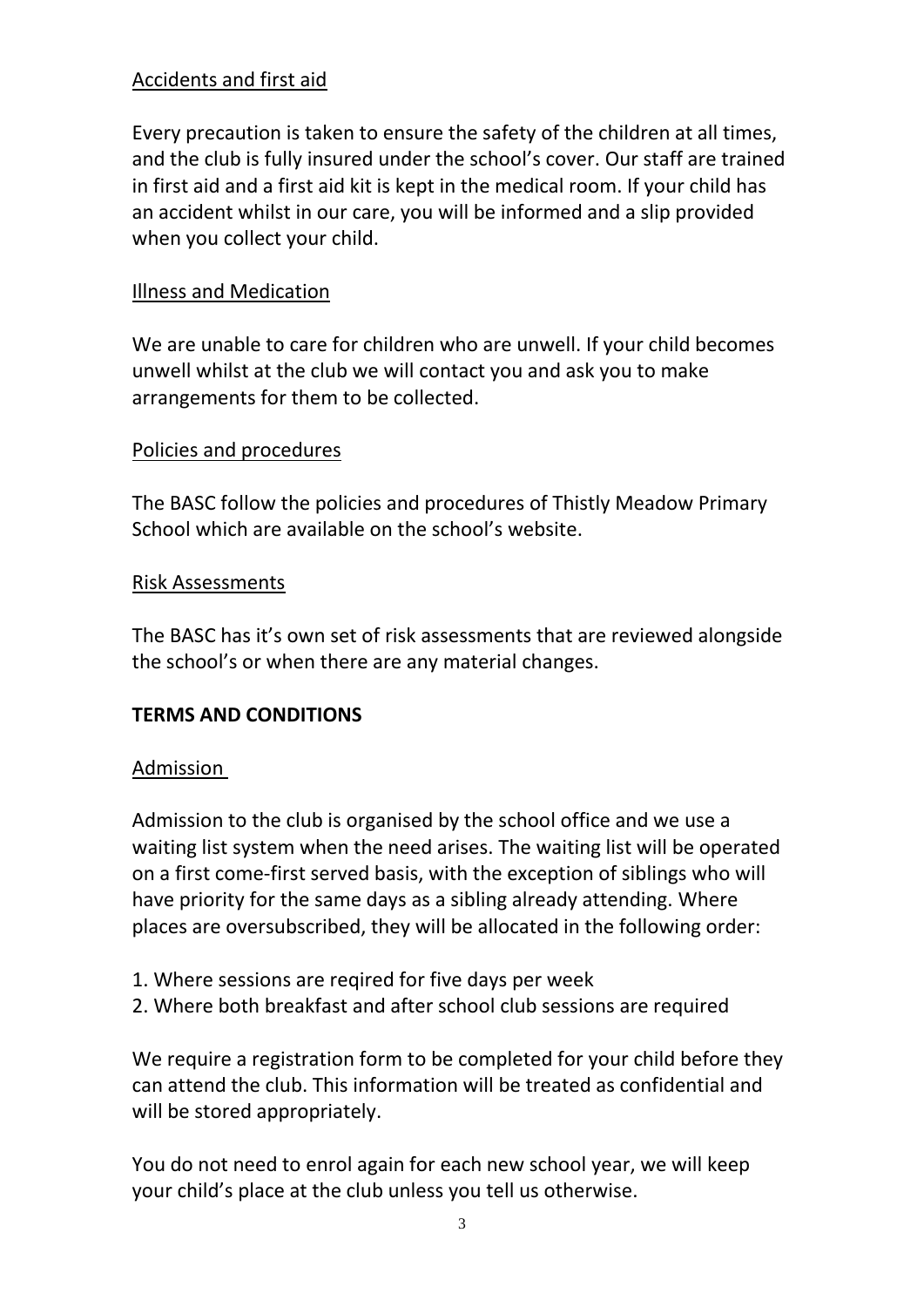#### Payment of fees

#### Breakfast Club

The current fees are £4.50 per child which includes breakfast.

#### After School Club

The current fees are:

- Early pick up (3.15pm to 5pm) £7.75, including a small tea
- Late pick up (3.15pm to 6pm) £9.25, including a small tea

The price per session per child applies to all children. This is payable for all booked sessions including when your child is ill, on holiday (regardless of the amount of notice given) occasional days off, school trips or closure of Thistly Meadow Primary School due to an unforeseen event. We do not charge for bank holidays, teacher training days and when your child is attending a school residential trip.

A 10% discount is applied to siblings.

Fees are payable in advance by cash, cheque or bank transfer. Invoices are issued on the 20<sup>th</sup> of each month through Parentmail for the following month's fees. All payments need to be received by the **first day** of the forthcoming month to ensure attendance at the BASC. We do accept payments from childcare vouchers schemes and are currently registered with:

- KiddiVouchers ref 119956
- Co-operative Flexible Benefits ref 85116133
- Sodexo ref 878072

If your provider is not listed, please ask them to contact us by email to [office@thistlymeadow.leics.sch.uk](mailto:office@thistlymeadow.leics.sch.uk) so we can receive payments.

We are also registered under the government's Tax-Free Childcare scheme. Parents can find out more information here [https://childcare](https://childcare-support.tax.service.gov.uk/)[support.tax.service.gov.uk/](https://childcare-support.tax.service.gov.uk/)

Please ensure that fees are paid promptly. A late payment fee of £10 will be charged if invoices are not paid by the 5<sup>th</sup> of the month.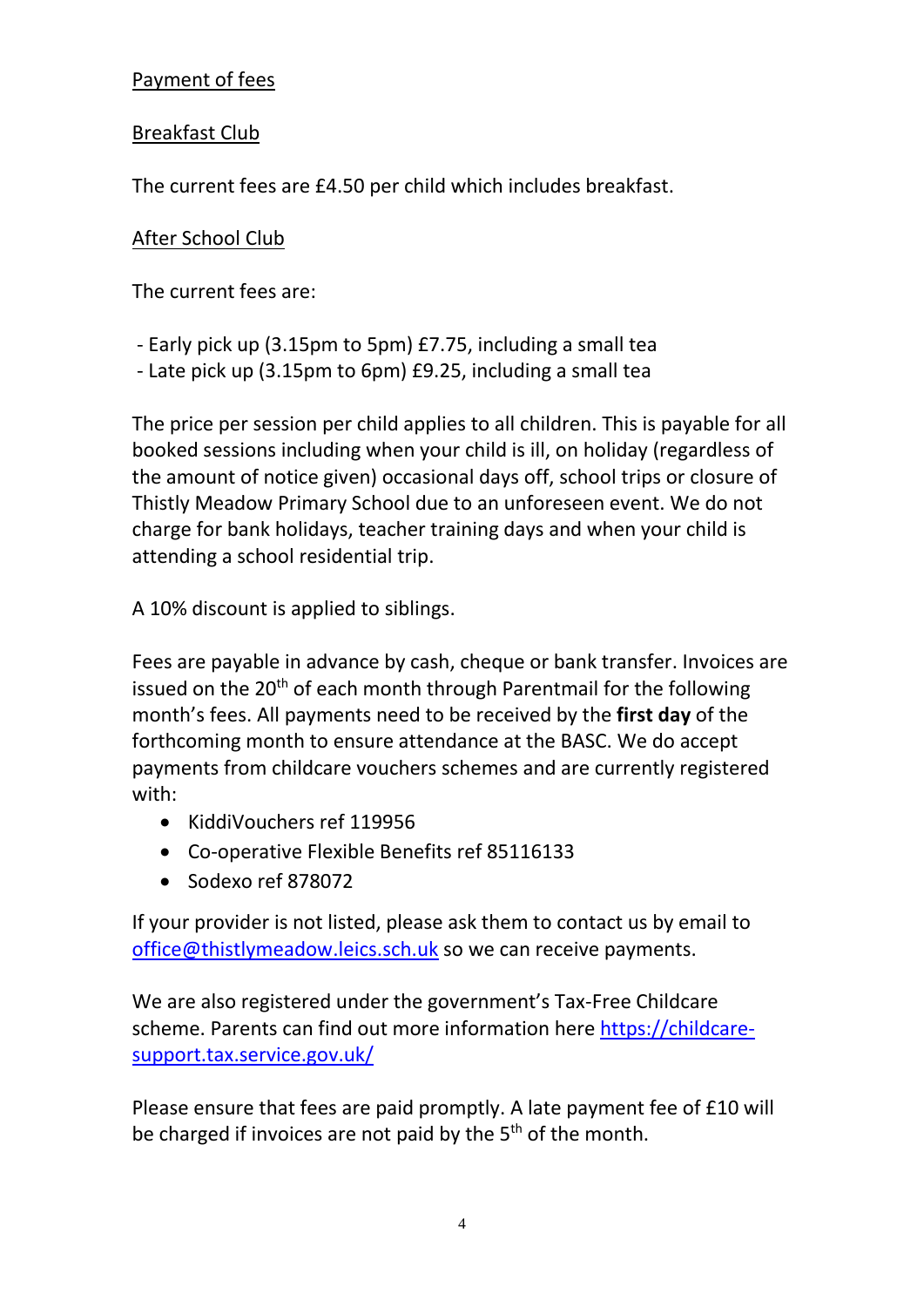Non-payment for more than one month may result in your place being terminated. If you are having difficulty paying fees, please speak in confidence to the School Business Manager.

#### Changes to days and cancelling your place

You must give us one month's notice of termination of your child's place or of a reduction to sessions. In the event of additional sessions being required, these will be accommodated as soon as a place becomes available. If you require an extra session during the week to cover an emergency, please let us know as soon as possible and we will do our best to accommodate your child, provided we have adequate numbers of staff for that day. We politely request that if these additional sessions are occurring on a regular basis you review your childcare needs and register additional sessions to allow for these circumstances.

#### Temporary changes

Please remember that we need to know if your child will not be attending the club for any reason. Please notify the school office during school hours and the BASC mobile outside of these times.

If your child does not attend a booked session, we will treat them as a 'missing child' unless you have notified us of their absence.

If you know in advance of any days when your child will not be attending during the following week, please try to let the school office know by **Thursday** at the latest.

#### Arrivals and departures

All children should be brought to and collected from the BASC via the rear gate in the school car park next to the Birkett House unit.

School will be open from 7.30am for morning drop off. Please ensure your child is dropped off by 8.15am at the latest if you wish them to have breakfast so that the children have plenty of time to eat and we can clear up before school starts. In the afternoon for 5pm pick ups, the gate will be opened at 4.45pm then locked after these children have gone. The same applies for the late pick ups where the gate is opened at 5.45pm.

School staff will bring children from Foundation Stage and Year 1 and 2 to the After School Club at home time. Older children make their way to the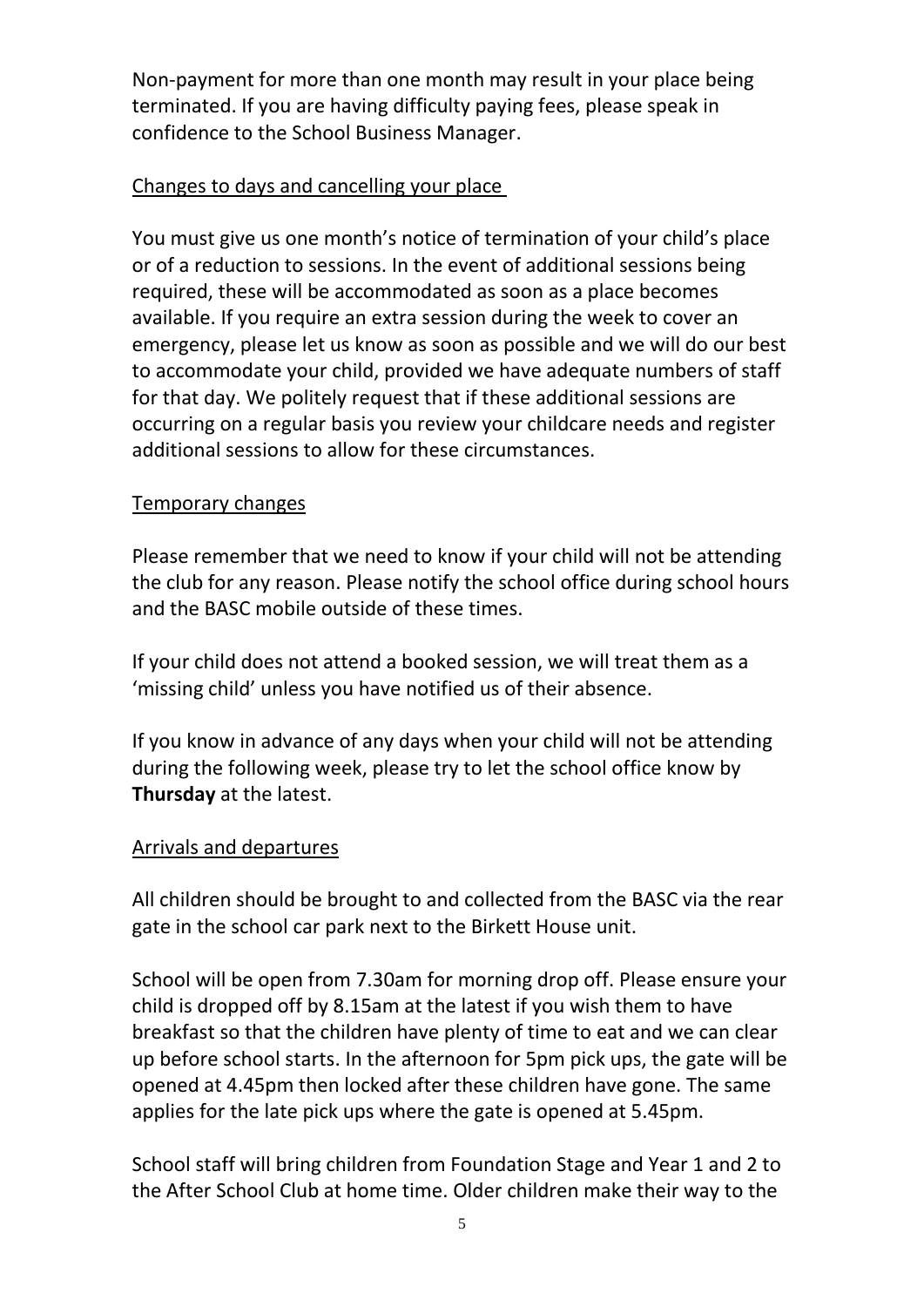club from their classrooms. A register is taken when children arrive in our care, and you will be asked to sign out your child when you collect them.

We expect that your child will normally be collected by the people you have named on the registration form. If you need a different person to collect your child on a particular day, you must notify us in advance. We will not release your child into the care of a person unknown to us without your authorisation.

If you are delayed in collecting your child for any reason please telephone and let us know. Collections 15 minutes after pick up time are considered late and a late collection fee of £15 will be charged after three late collections.

If your child remains uncollected after 6.15pm, you have not warned us that you will be delayed, and we have been unable to reach you or any of your emergency contacts, we will follow our Start and End of Day policy and this may include contacting Social Services.

Staff at the BASC will not normally administer medicines.

#### Enquiries

If you have any queries, comments or need to discuss any matters concerning your child, please speak to one of the BASC staff in the first instance.

Thistly Meadow Primary School reserves the right to amend the terms and conditions and registration fees at any time.

#### **CONTACT INFORMATION**

Thistly Meadow Breakfast and After School Club Thistly Meadow Primary School Hospital Lane Blaby Leicester LE8 4FE

BASC contact number: Mobile 07784 978989 answered from 7.30am to 8.50am and 3.15pm to 6pm. Outside of these times, parents can leave a message or ring the school office during school hours.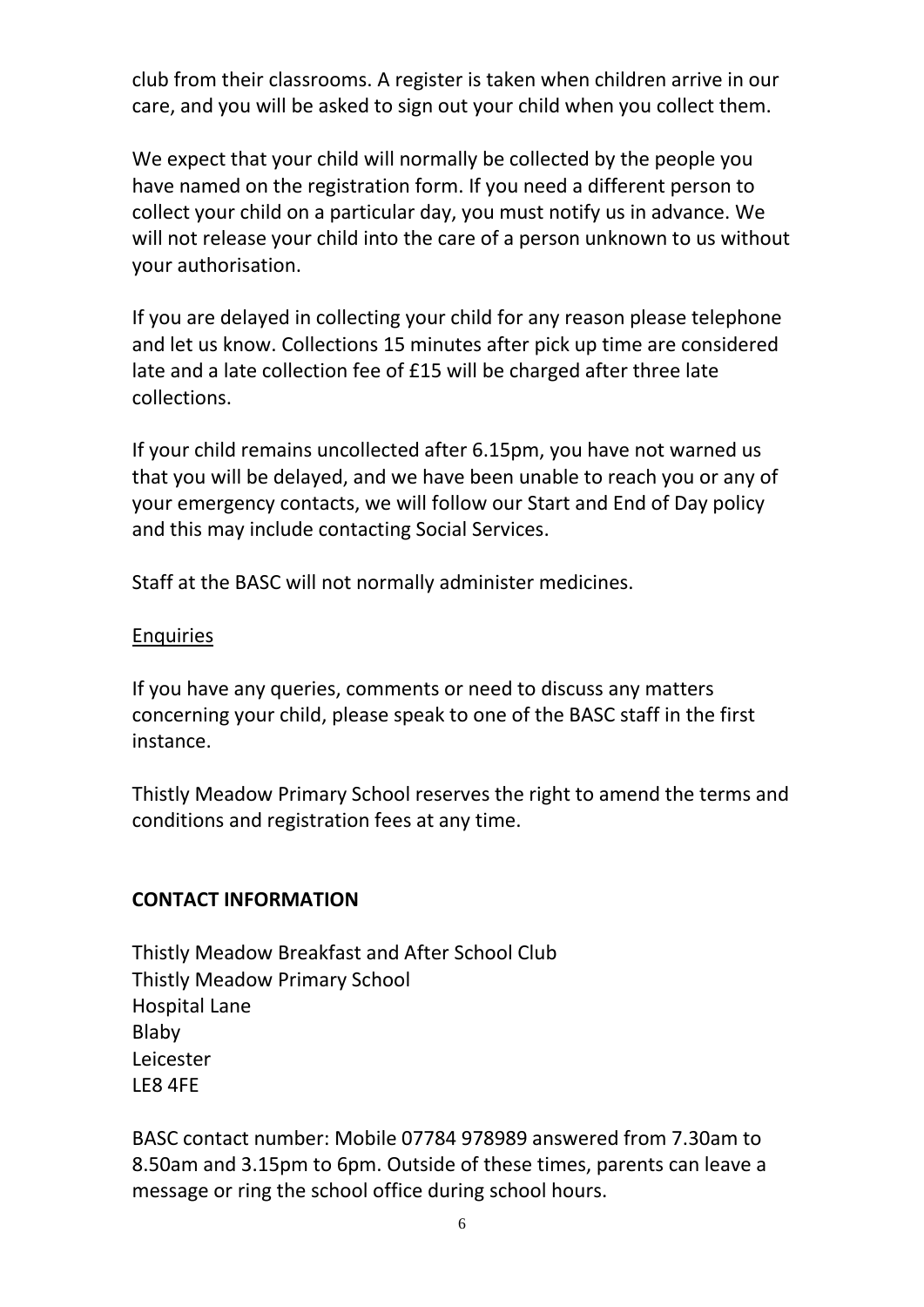School office: 0116 2775648 Email: [office@thistlymeadow.leics.sch.uk](mailto:office@thistlymeadow.leics.sch.uk)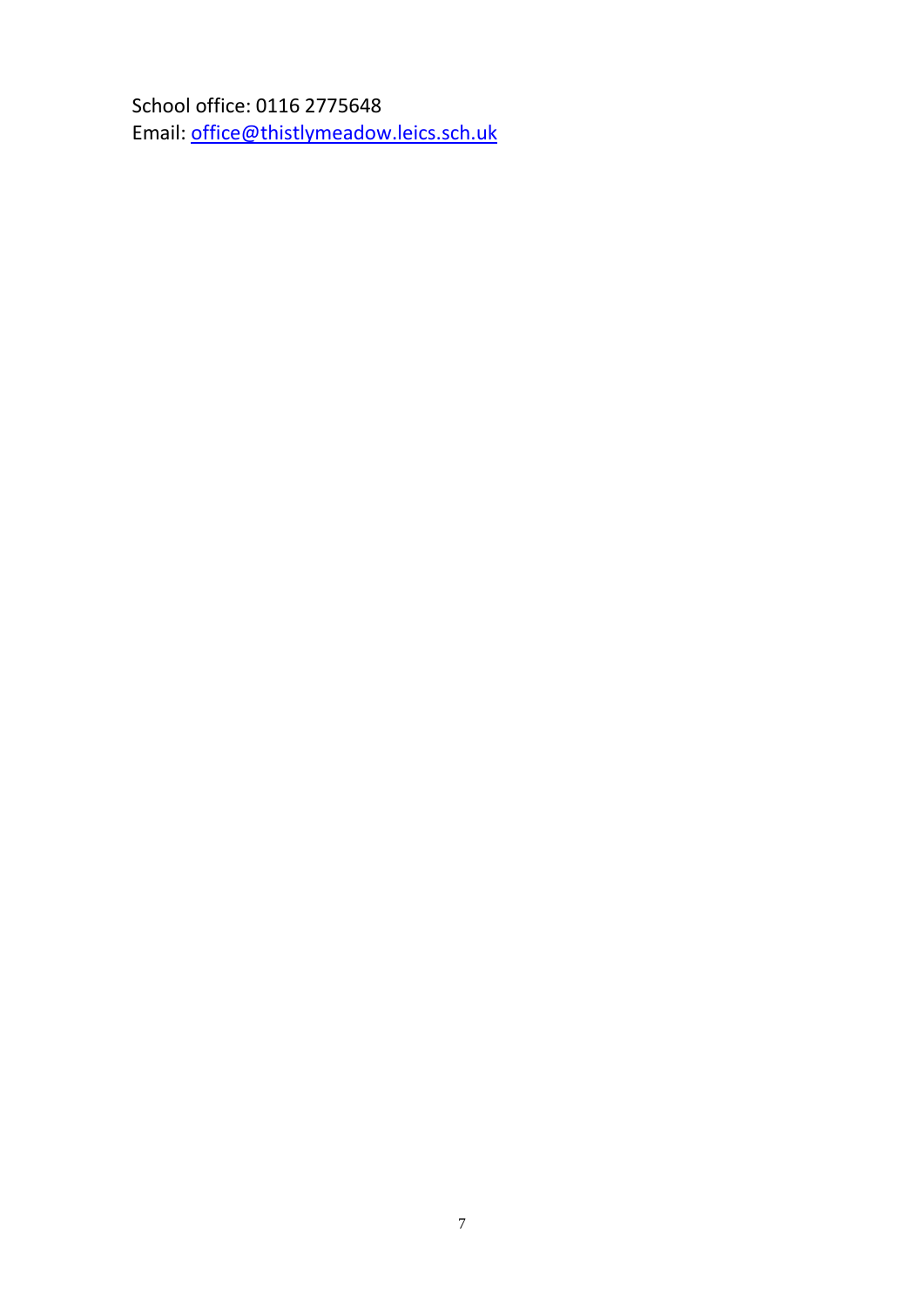#### **THISTLY MEADOW PRIMARY SCHOOL BREAKFAST AND AFTER SCHOOL CLUB REGISTRATION FORM**

**Thistly** Meadow Primary School

1. Please give details of all persons who have parental responsibility and anyone else you wish to be contacted in an emergency. Prioritise them in the order that you wish for them to be contacted.

2. Please also tick the box if they are authorised to collect your child from the club.

| Parent/Contact: |          |
|-----------------|----------|
|                 | Priority |
|                 |          |
|                 |          |
|                 | Collect  |
|                 |          |

| <b>Parent/Contact:</b> |          |
|------------------------|----------|
|                        | Priority |
|                        |          |
|                        |          |
|                        | Collect  |
|                        |          |
|                        |          |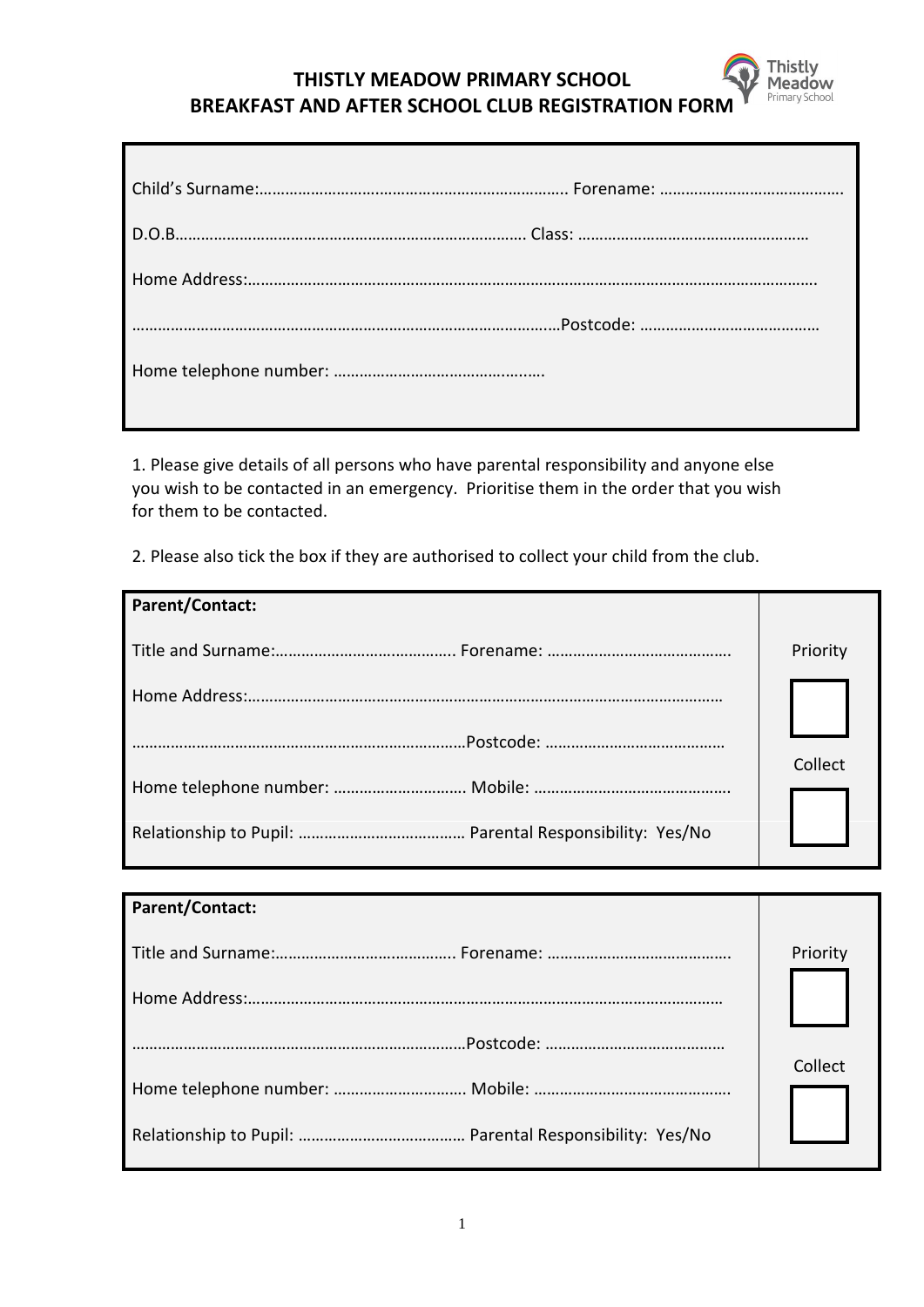| Parent/Contact: |          |
|-----------------|----------|
|                 | Priority |
|                 |          |
|                 |          |
|                 | Collect  |
|                 |          |
|                 |          |

| <b>Dietary Requirements:</b>                                                            |            |                   |  |
|-----------------------------------------------------------------------------------------|------------|-------------------|--|
| <b>Artificial Colouring Allergy</b>                                                     | No Pork    | No Dairy Produce  |  |
| <b>Gluten Free</b>                                                                      | Halal      | Kosher Foods Only |  |
| No nuts of any type                                                                     | Vegetarian | Seafood Allergy   |  |
| Does your child have any other dietary requirements that the school should be aware of? |            |                   |  |
|                                                                                         |            |                   |  |
|                                                                                         |            |                   |  |

| <b>Medical information:</b>                                                              |
|------------------------------------------------------------------------------------------|
| Does your child have any medical conditions we should be aware of? If yes, please state: |
|                                                                                          |
|                                                                                          |
|                                                                                          |
|                                                                                          |
|                                                                                          |
|                                                                                          |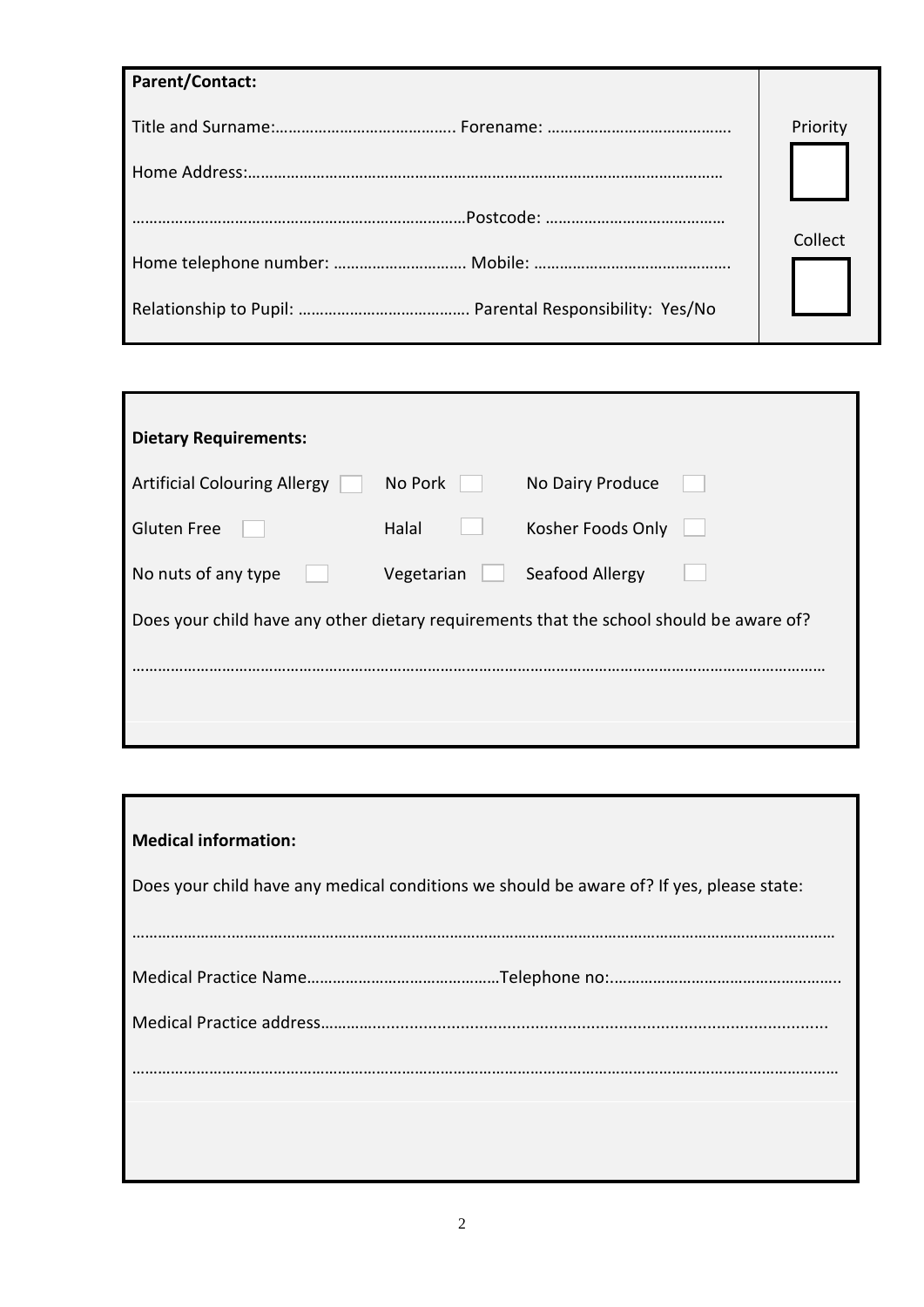| Permission for photographs and digital images:                                                                                                                                                                                                         |
|--------------------------------------------------------------------------------------------------------------------------------------------------------------------------------------------------------------------------------------------------------|
| From time to time we may take photographs and videos of the children at the clubs. Please<br>confirm the existing consents given to Thistly Meadow Primary School regarding photographs<br>and images of your child are to apply for the BASC - Yes/No |
|                                                                                                                                                                                                                                                        |

г

| Payment method:                               |                                        |
|-----------------------------------------------|----------------------------------------|
| Please tick your preferred method of payment: |                                        |
| Parentmail                                    | Cheque (payable to LCC Thistly Meadow) |
| Childcare vouchers (please state provider)    | Cash                                   |
|                                               |                                        |

#### **Agreement between parent(s)/carer(s) and the Thistly Meadow Breakfast and After School Club:**

- I understand that by completing and signing this registration form I agree to meet the terms and conditions in the registration pack of Thistly Meadow Primary School.

- I will inform the BASC of any changes in circumstances relating to the above or anything that may affect my child.

- I agree to collect/make arrangements for my child to be collected from the BASC immediately I am informed that he/she is unwell.